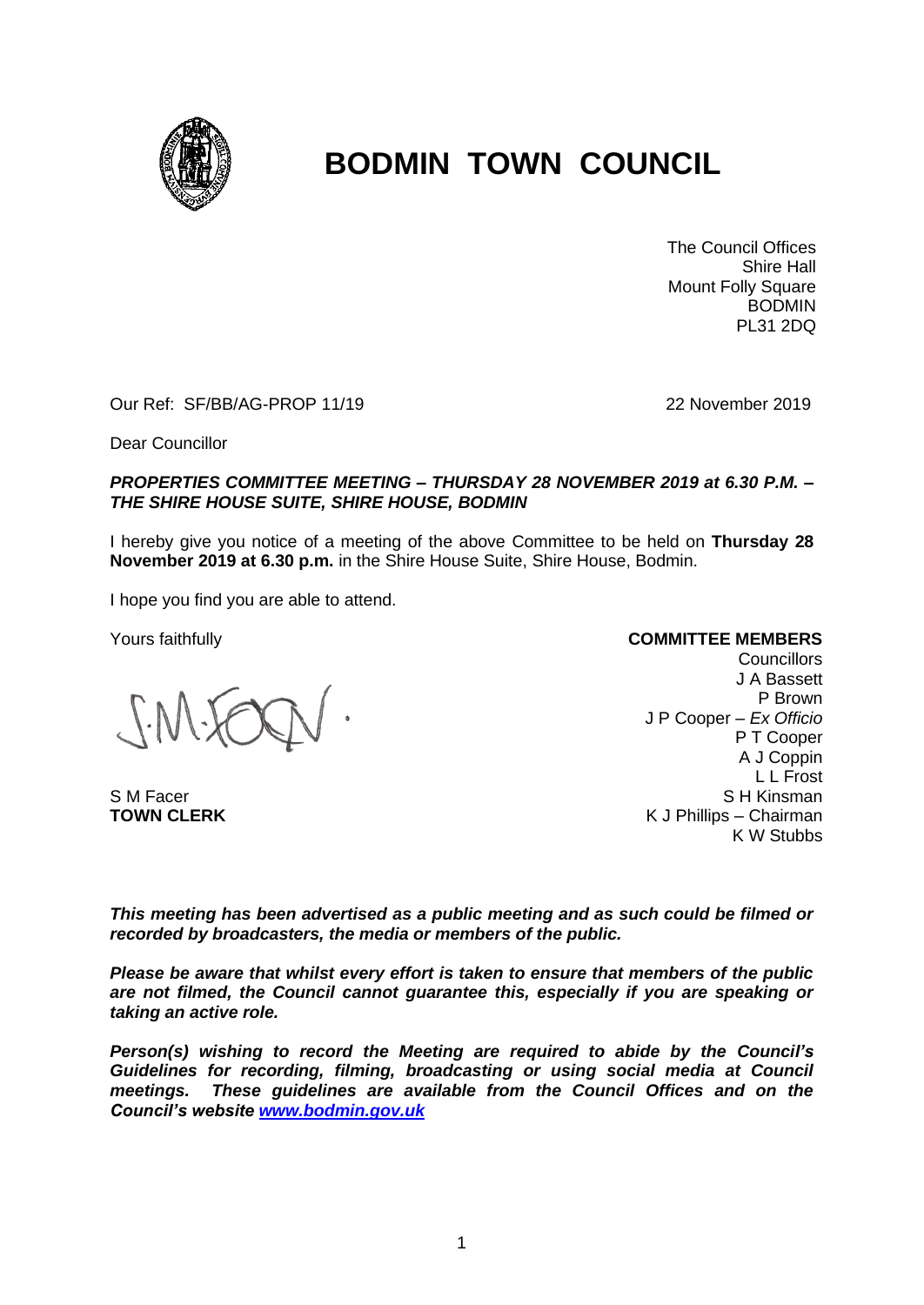# **A G E N D A**

# 1. **CHAIRMAN'S ANNOUNCEMENTS AND APOLOGIES**

- 2. Declarations of Interest Members to declare interests in respect of any item on the agenda;
- 3. **PUBLIC REPRESENTATION SESSION – An opportunity for local residents to make representations or ask questions relating to items on this agenda**. (Note: a maximum of 15 minutes will be allocated for this session and there will be a time constraint of 5 minutes per speaker);
- 4. To consider and, if approved, adopt the Minutes of the Properties Committee Meeting held on 26 September 2019 (copy enclosed);
- 5. Update on the current status of key Council projects (copy report to follow), to include:
	- a) Skate Park, to include:
		- i. Skate Park User Group logo design;
	- b) Fair Park Toilets to be considered under agenda item 14;
	- c) Site for new cemetery;
	- d) Machinery Shed on hold given existing project workload (minute ref PP/2019/077(d) refers);
- 6. Three-year budget plan to consider requirements from Properties Committees prior to 2020/21 budget setting process (copy to follow), to include:
	- a) Consideration of future Bodmin Town Museum works (minute ref FSPM/2019/086(c) refers);
- 7. Shire Hall roof woodworm infestation to consider and, if appropriate, agree treatment works (copy report to follow);
- 8. Bodmin Beacon Monument (copy report to follow);
- 9. Bodmin Town Council owned bus shelters to consider possibility of discharging responsibility (item referred from the Finance, Staffing and Performance Management Committee meeting held on 15 October 2019; minute ref FSPM/2019/086(a) refers);
- 10. Lower Midway Road Play Area to consider and, if appropriate, agree granting of access to Cornwall Council for the purpose of carrying out a Site Investigation Survey on their adjacent land – Town Clerk to report;
- 11. Risk Management Update (copy enclosed);

## 12. **ITEMS CONTAINING EXEMPT INFORMATION**

To consider passing the following Resolution in respect of the items listed below:

'That the press and public be excluded from the Meeting in accordance with Section 1 of the Public Bodies (Admission to Meetings) Act 1960, for the following items of business on the grounds that they involve the likely disclosure of confidential and exempt information.'